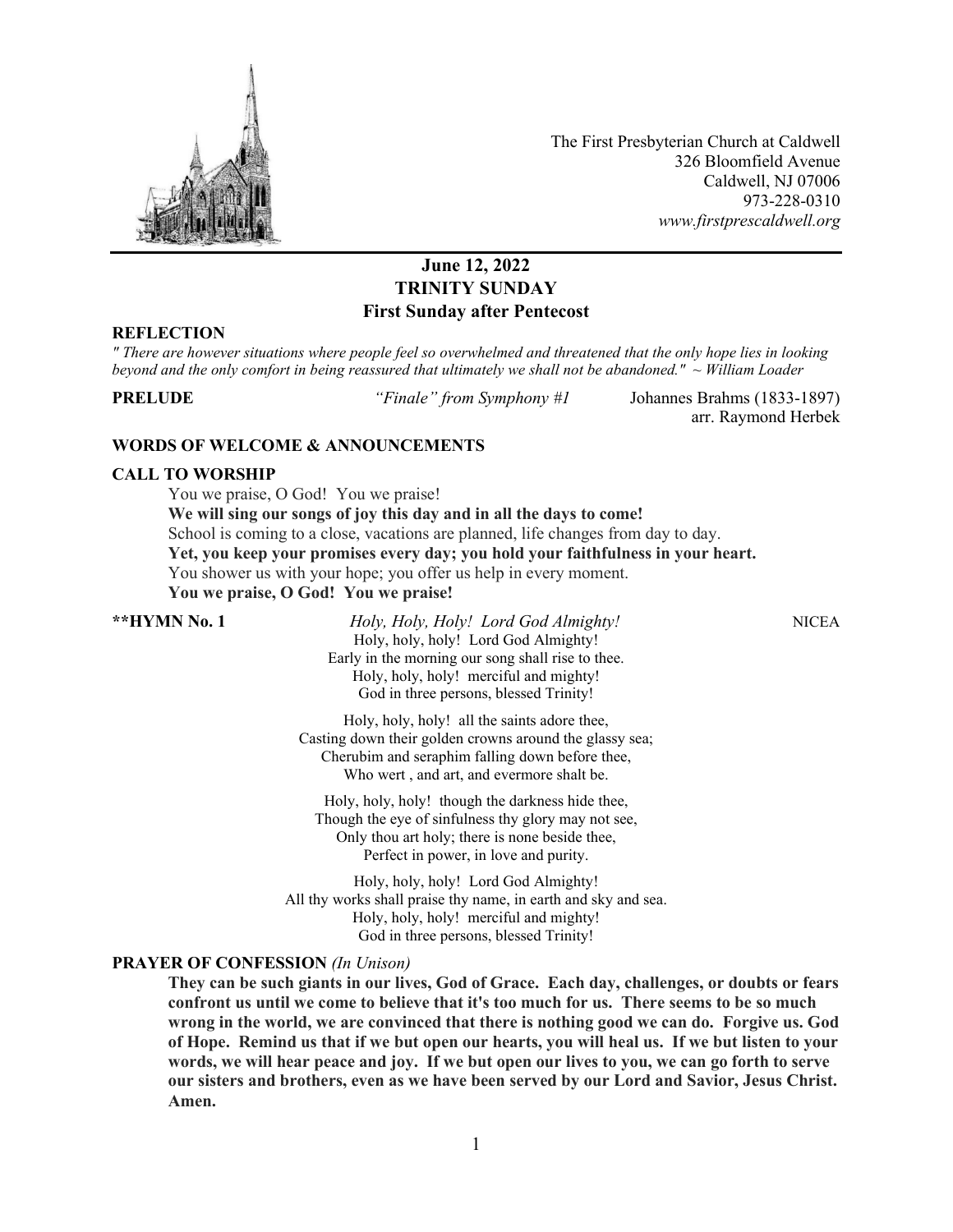## **ASSURANCE OF FORGIVENESS**

Take delight in the good news, dear friends. Salvation is from our Lord, who restores us to new life.

**Jesus chooses to be gracious; God longs to give us our heart's desires; The Spirit carries healing and hope to all. Thanks be to God, we are forgiven! Amen.** 

**\*\*HYMN No. 581** *Glory Be to the Father* GLORIA PATRIGlory be to the Father, and to the Son, And to the Holy Ghost; As it was in the beginning, Is now and ever shall be, World without end. Amen, amen.

#### **SUNDAY SCHOOL TIME**

## **RECOGITION OF GRADUATING HIGH SCHOOL SENIORS**

#### **PRESENTATION OF STAFFORD SCHOLARSHIP AWARDS**

*Children in kindergarten – 7th grade may exit the sanctuary for Sunday School*

| <b>EPISTLE LESSON</b>       | 1 Peter 1:3-9                                                         |              |
|-----------------------------|-----------------------------------------------------------------------|--------------|
| <b>SPECIAL MUSIC</b>        | The Best of Gifts<br>Text based on Romans 15:13 & Philippians $4:4-9$ | K. Lee Scott |
| <b>OLD TESTAMENT LESSON</b> | 2 Samuel 21:15-22                                                     |              |

**SERMON** *Giants Keep Coming* Rev. William Schram

**SPECIAL MUSIC** *Ave verum corpus, K. 618* Wolfgang Amadeus Mozart (1756-1791)

*Translation: Hail, true Body, born of the Virgin Mary, having truly suffered, sacrificed on the cross for mankind, from whose pierced side water and blood flowed: Be for us a foretaste [of the Heavenly banquet] in the trial of death! O sweet Jesus, O holy Jesus, O Jesus, son of Mary, have mercy on me. Amen.*

#### **JOYS AND CONCERNS**

#### **PASTORAL PRAYER & THE LORD'S PRAYER**

**Our Father who art in heaven, hallowed be thy name. Thy kingdom come, thy will be done, on earth as it is in heaven. Give us this day our daily bread; and forgive us our debts, as we forgive our debtors; and lead us not into temptation but deliver us from evil. For thine is the kingdom and the power and the glory, forever. Amen.**

| **HYMN No. 6 | I Bind unto Myself Today                                                    | <b>ST PATRICK'S DIERDRE</b> |
|--------------|-----------------------------------------------------------------------------|-----------------------------|
|              | I bind unto myself today the strong name of the Trinity                     |                             |
|              | By invocation of the same,                                                  |                             |
|              | The Three in One and One in Three.                                          |                             |
|              | I bind this day to me forever, by power of faith, Christ's incarnation,     |                             |
|              | His baptism in the Jordan river,                                            |                             |
|              | His death on cross for my salvation,                                        |                             |
|              | His bursting from the spiced tomb, his riding up the heavenly way,          |                             |
|              | His coming at the day of doom, I bind unto myself today.                    |                             |
|              | I bind unto myself today the virtues of the starlit heaven,                 |                             |
|              | The glorious sun's lifegiving ray, the whiteness of the moon at even,       |                             |
|              | The flashing of the lightning free, the whirling wind's tempestuous shocks, |                             |
|              |                                                                             |                             |

The stable earth, the deep salt sea Around the old eternal rocks.

I bind unto myself today the power of God to hold and lead, God's eye to watch, God's might to stay,